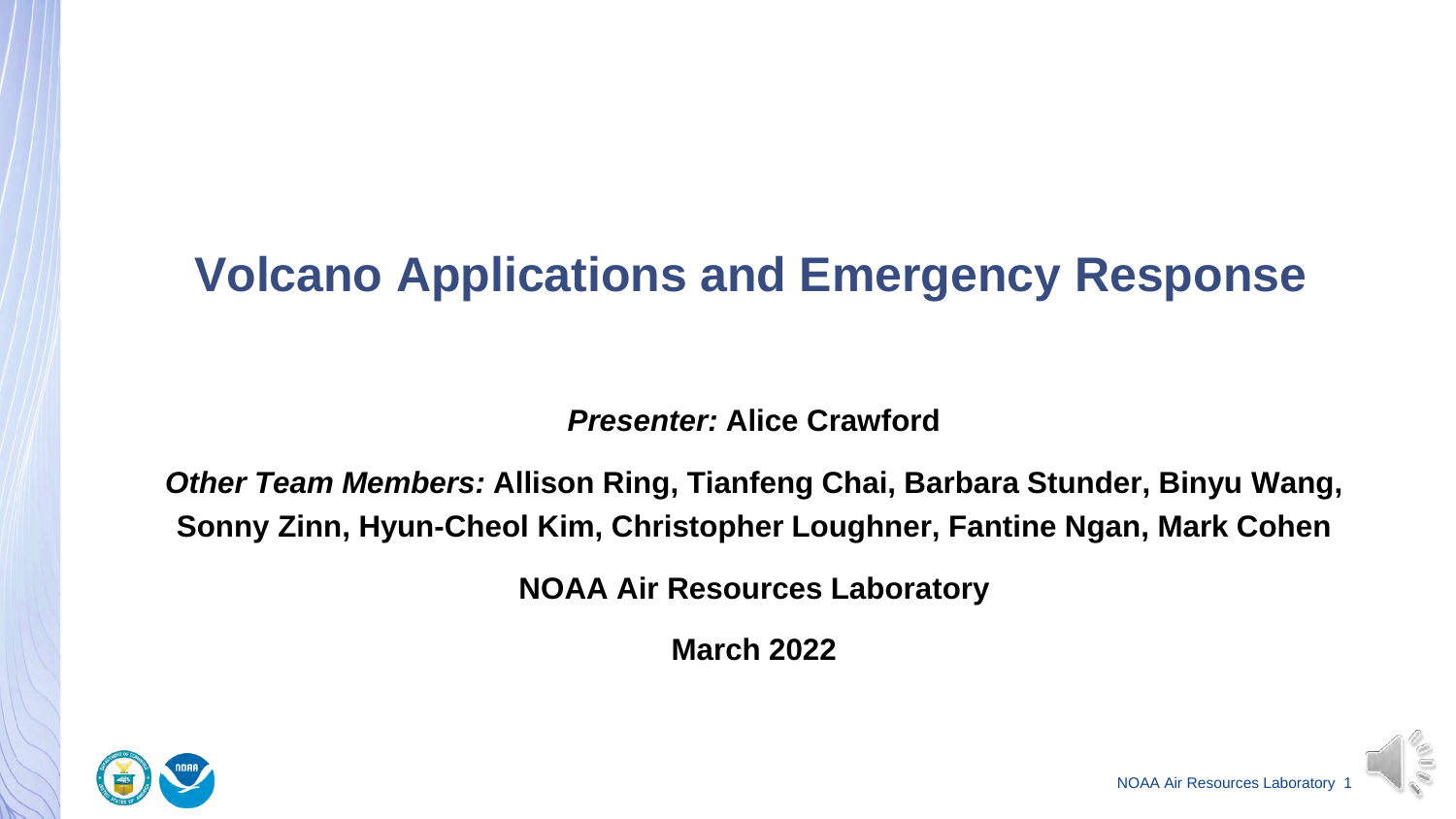### **Modeling of Volcanic Emissions**



#### Aviation Hazards

Ash deposits inside jet engine that encountered ash cloud from Redoubt Volcano on 15 December 1989.

[U.S. Geological Survey](https://volcanoes.usgs.gov/volcanic_ash/ash_clouds_air_routes_effects_on_aircraft.html)

#### Infrastructure Hazards



#### Human Health Hazards



#### Tracer of opportunity

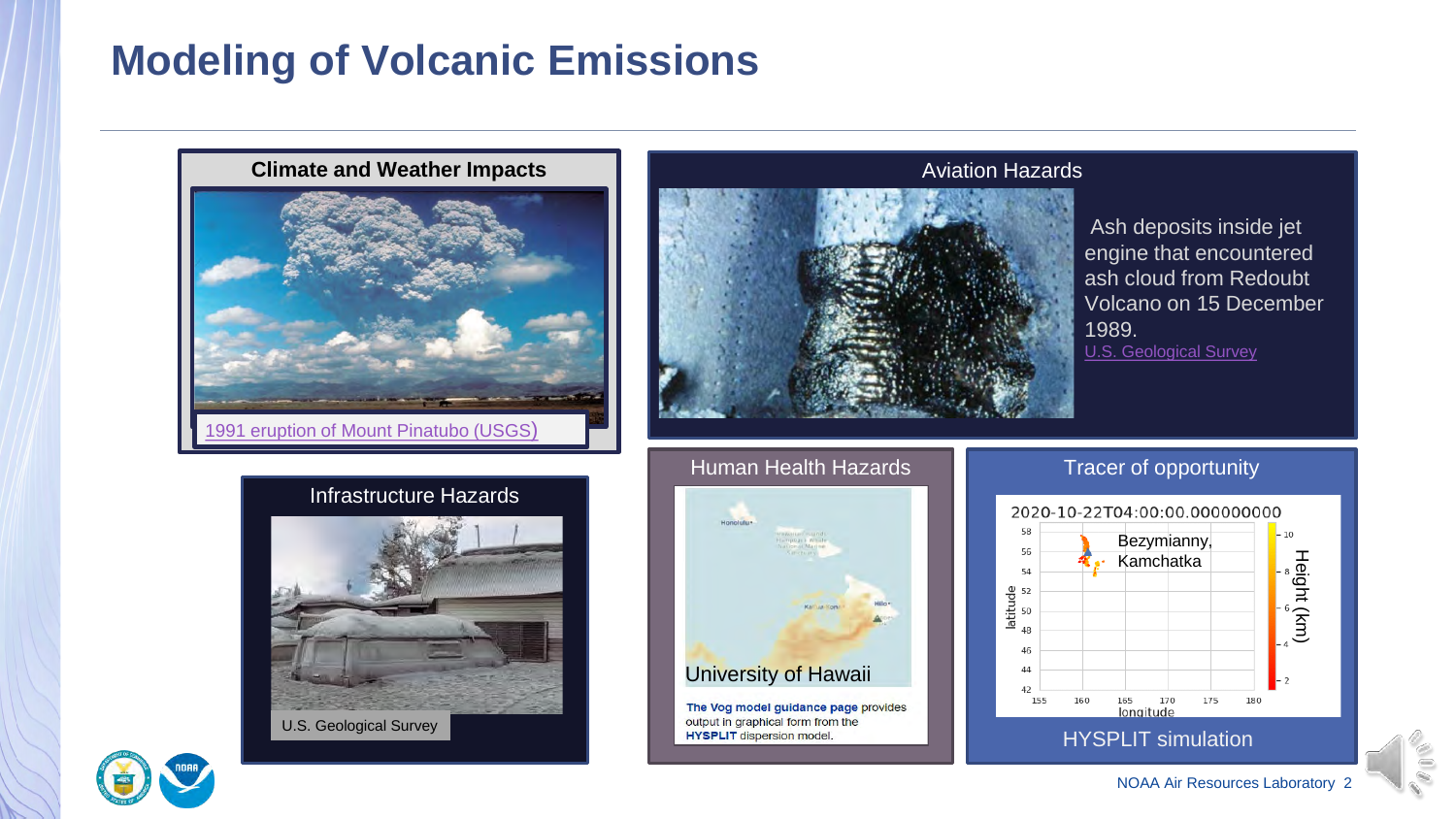### **Relevance to OAR Strategic Goals**

#### **Make forecasts better**

Improve accuracy, precision, and efficiency of forecasts and predictions to save lives and property and support a vibrant economy.

- Design tools and processes to forecast highimpact weather, water, climate, ocean, and ecosystem events
- Transition science that meets users' current and future needs
- Develop interdisciplinary Earth system models



Raikoke eruption, June 2019 Picture taken from International Space Station (CNN)

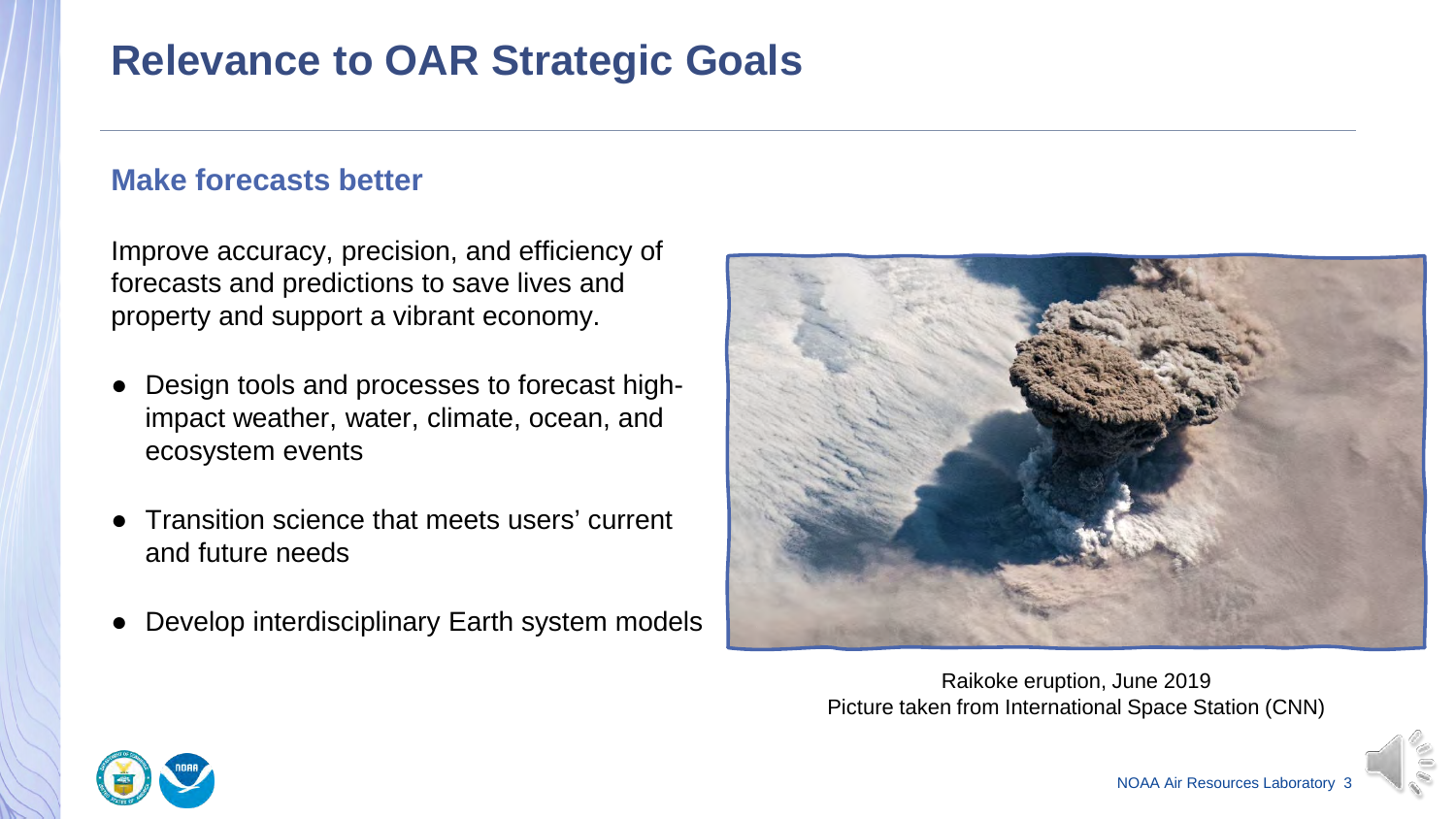### **Hazard Assessments**

#### **What is the maximum airborne ash concentration that might exist at Hanford after a volcanic event with recurrence intervals of 2,500 and 10,000 years?**



**B Reactor – the world's first full-scale plutonium production reactor**

Hanford site: 9 nuclear reactors and 5 large plutonium processing plants. (now decommissioned)

#### **Project Scope**

- Estimate ash amounts at Hanford, WA if Mount St. Helens erupts
- Estimates needed for design criteria for the waste treatment and immobilization plant being constructed at Hanford, WA
- Both ash deposition (ashfall) and ash resuspension considered

#### **Collaboration between**

- Department of Energy, Office of River Protection (DOE ORP)
- United States Geological Service (USGS)
- Desert Research Institute (DRI)
- NOAA Air Resources Laboratory (ARL)

#### **Project completed in 2018**

- 3 peer reviewed reports and 1 peer-reviewed article by DRI, USGS, and ARL.
- Development of ash resuspension modeling capability

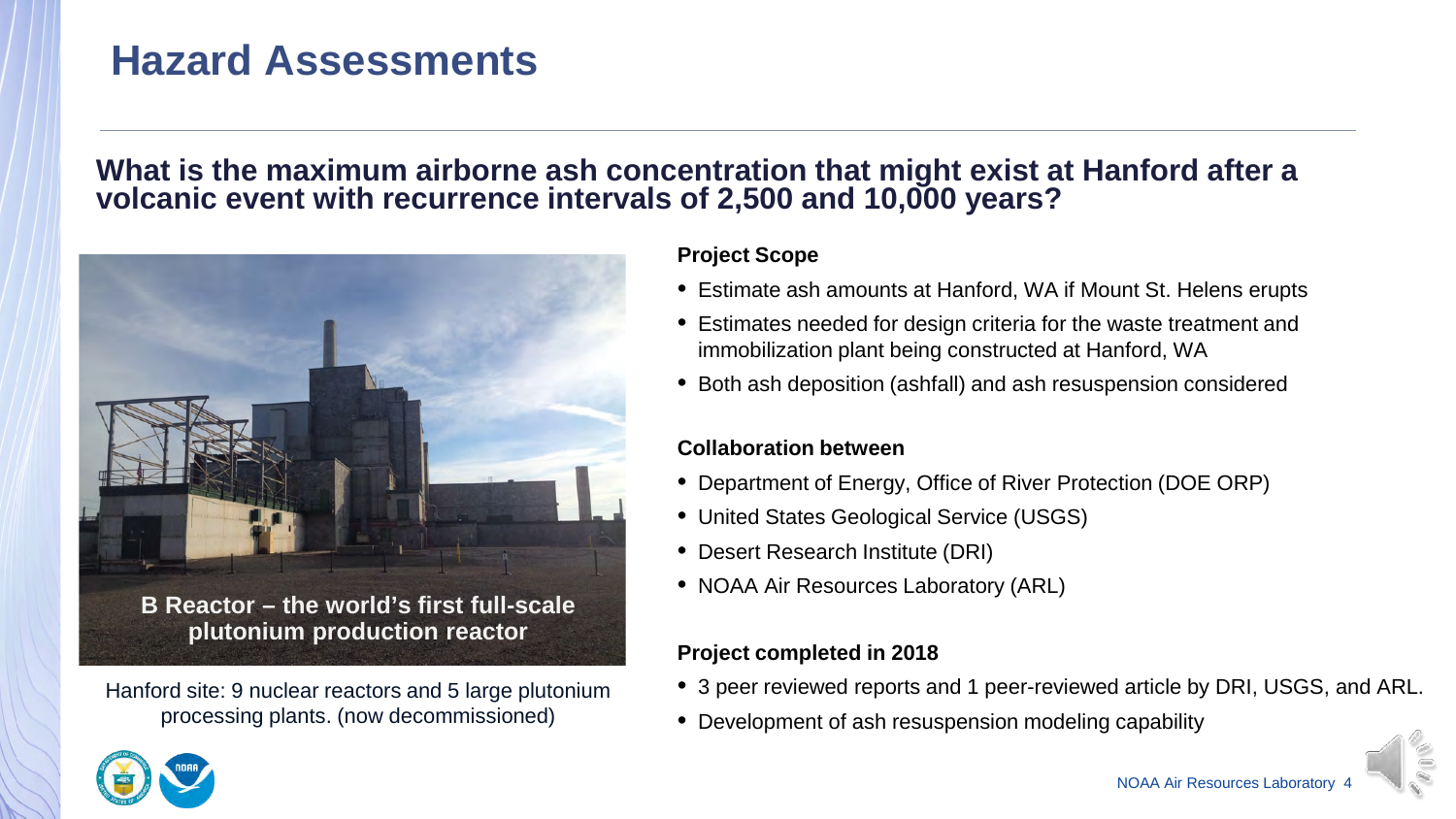## **Volcanic Ash Advisory Centers for Aircraft Safety**

- ARL provides modeling support to NOAA's Volcanic Ash Advisory Centers, VAACs
- Quantitative Volcanic Ash (QVA) Standards and Recommended Practices (SARPs) for significant ash clouds was endorsed by the International Civil Aviation, ICAO, Meteorological Panel (METP) in June 2021
- After approval by Air Navigation Commission (ANC) and comment period, the provisions will be introduced as an initial operating capability in Amendment 81 to Annex 3
- QVA SARPS include providing gridded information on ensemble relative frequency of exceedances of specified concentration levels of volcanic ash







The current Volcanic Ash Advisory (VAA) is a text and graphical product. [https://www.ssd.noaa.gov/VAAC/](https://www.ssd.noaa.gov/VAAC/messages.html) messages.html

Areas of discernable ash at 0, 6, 12, 18 hours are indicated by a polygon.

NOAA Air Resources Laboratory

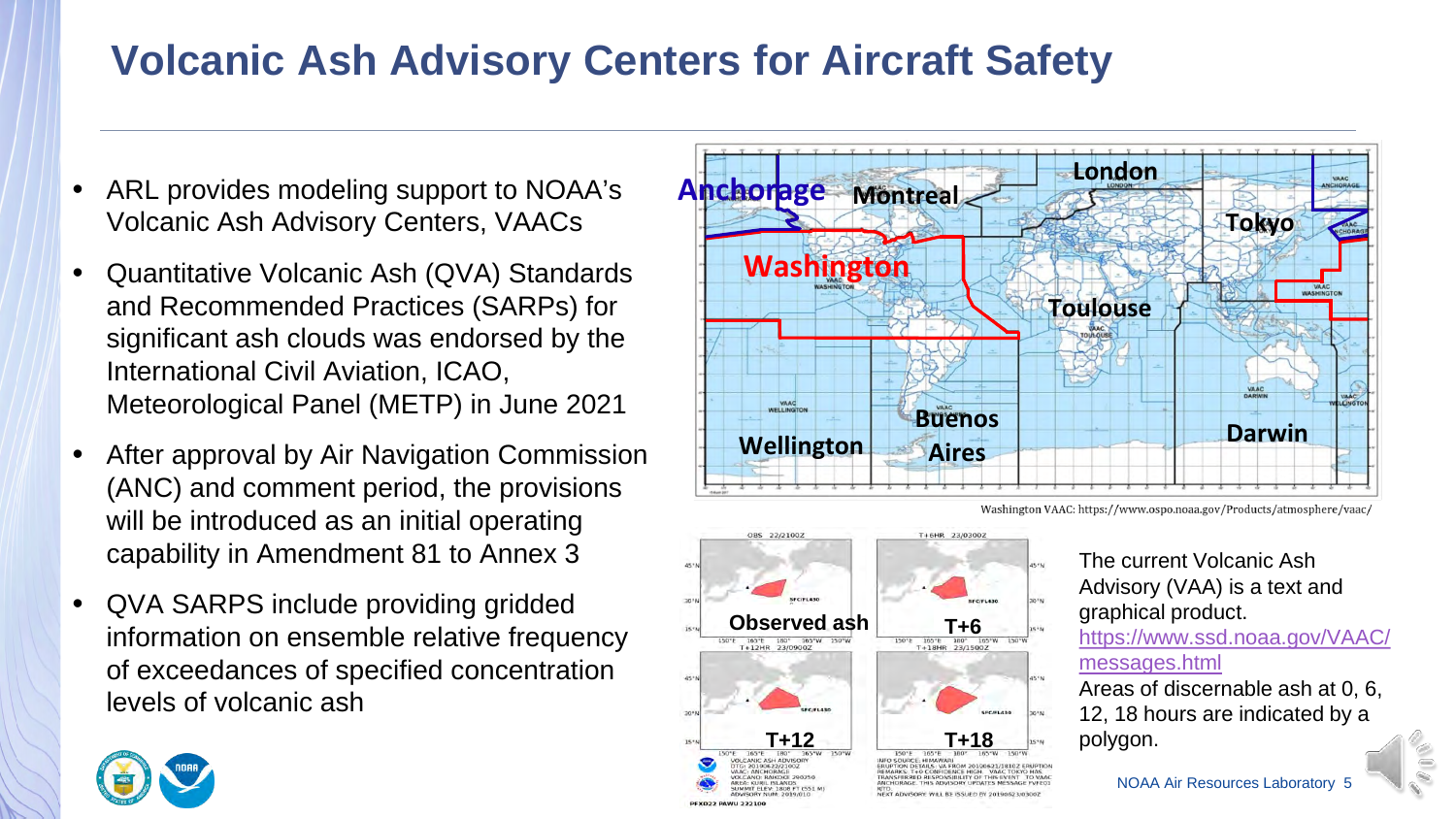## **Volcanic Ash Advisory Center Enhancements**



ESP = Eruption Source Parameters, e.g., Plume height, eruption duration, mass eruption rate



NWP = output from numerical weather prediction model



- Analyst oversees steps; data can be inserted at as many points as needed.
- Data insertion and inverse algorithms create eruption source parameters.
- Time- and height-resolved emissions from inversion can be provided to NWP models.
- More information in forecasts. Forecasts communicate inherent uncertainty.
- Routine forecast verification

**NOAA Air Resources Laboratory**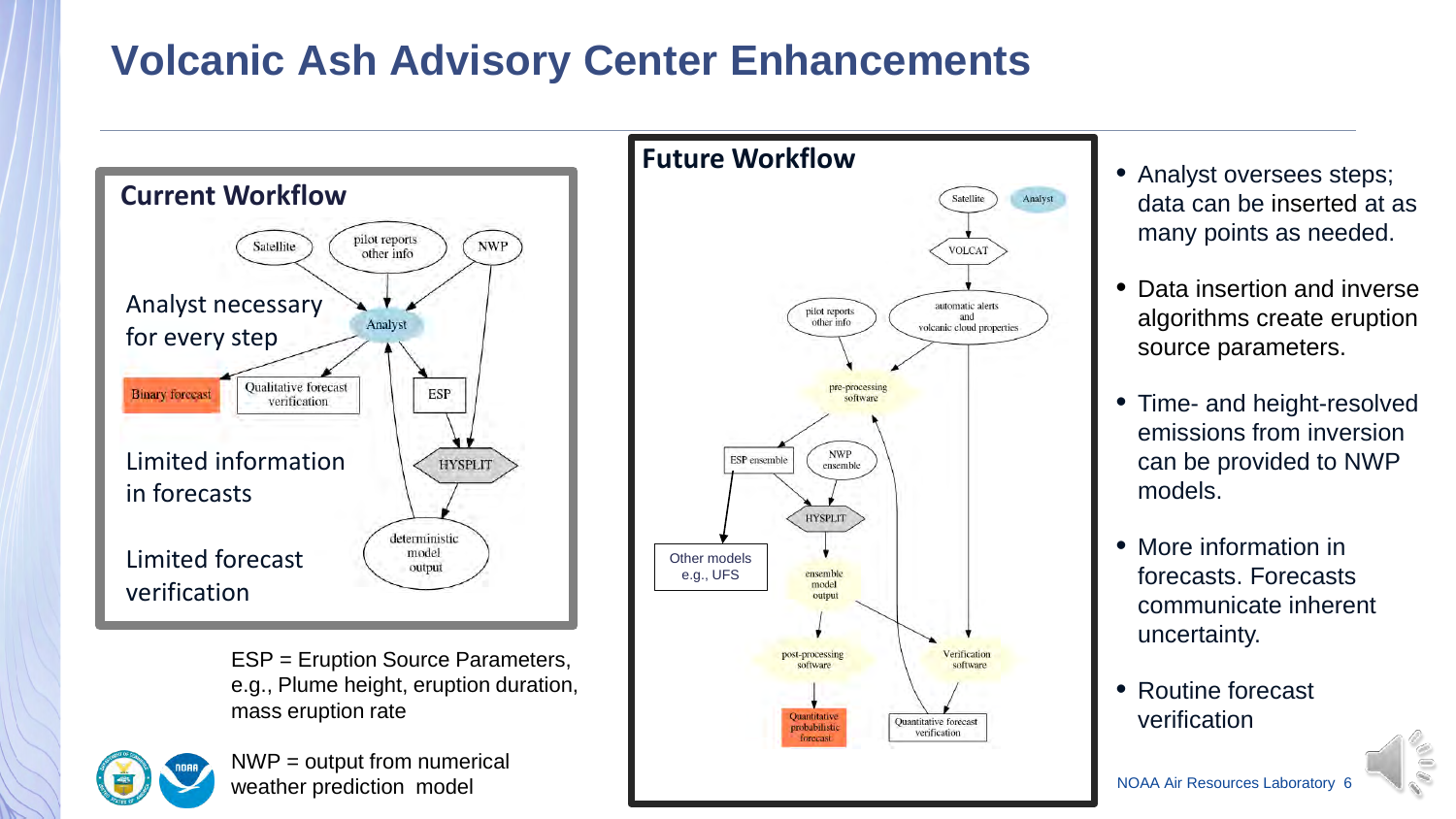### **Data Insertion and Time-Lagged Ensemble**

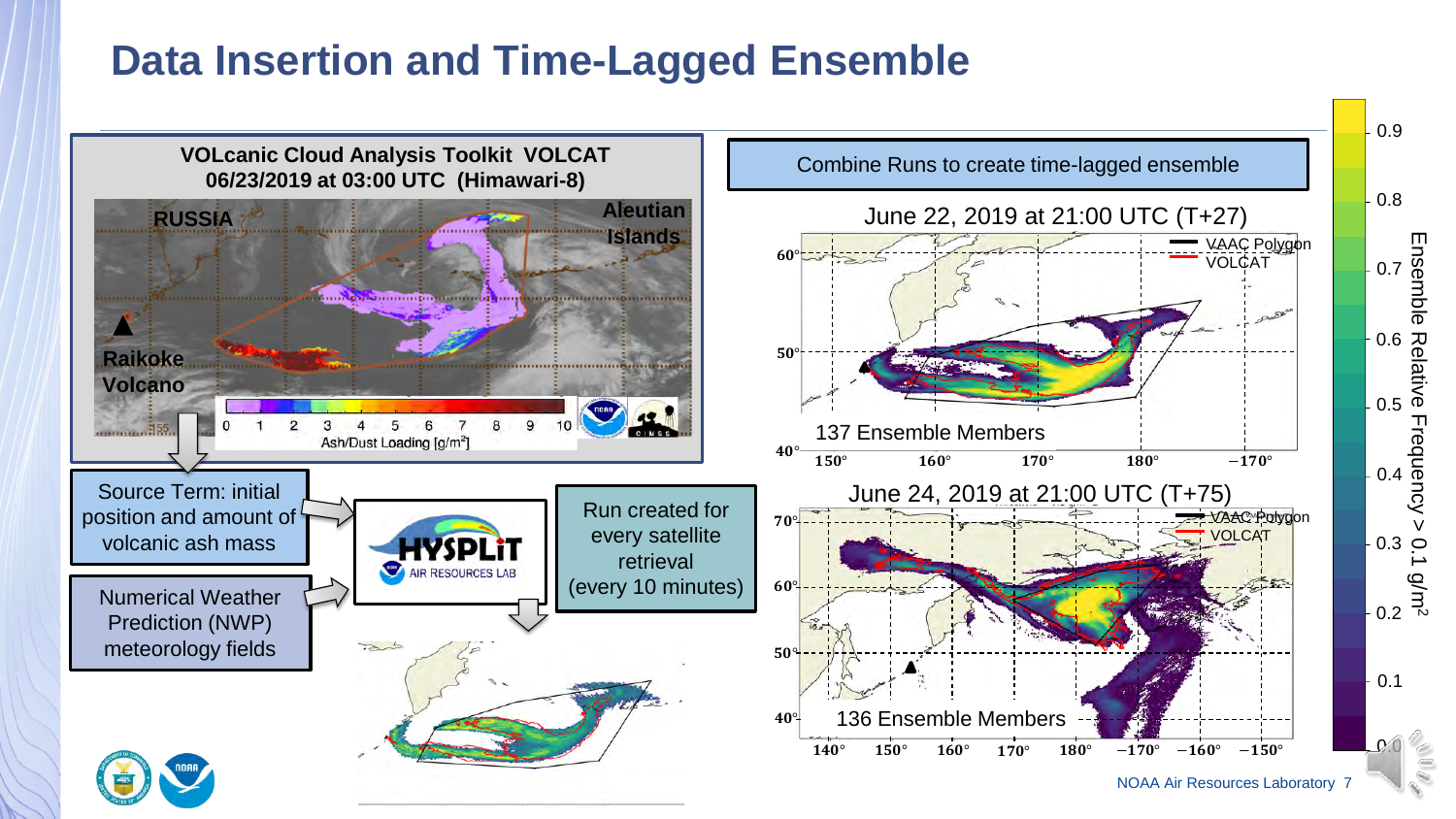### **Inversion Algorithm with Ensemble Meteorology**

Medium sized eruption of Bezymianny in Kamchatka in October of 2020.

Two hours of VOLcanic Cloud Analysis Toolkit (VOLCAT) volcanic ash mass loadings (available every 10 minutes) are assimilated to generate **ash emission estimates** with 1 hour temporal resolution and 1 km vertical resolution that have the best match between HYSPLIT simulations and VOLCAT observations.

Probabilistic emissions estimates may be provided to weather and climate models.

Reference: Chai, T., Crawford, A., Stunder, B., Pavolonis, M. J., Draxler, R., and Stein, A.: Improving volcanic ash predictions with the HYSPLIT dispersion model by assimilating MODIS satellite retrievals, *Atmos. Chem. Phys*., 17, 2865-2879, https://doi.org/10.5194/acp-17-2865-2017, 2017.



NOAA Air Resources Laboratory 8

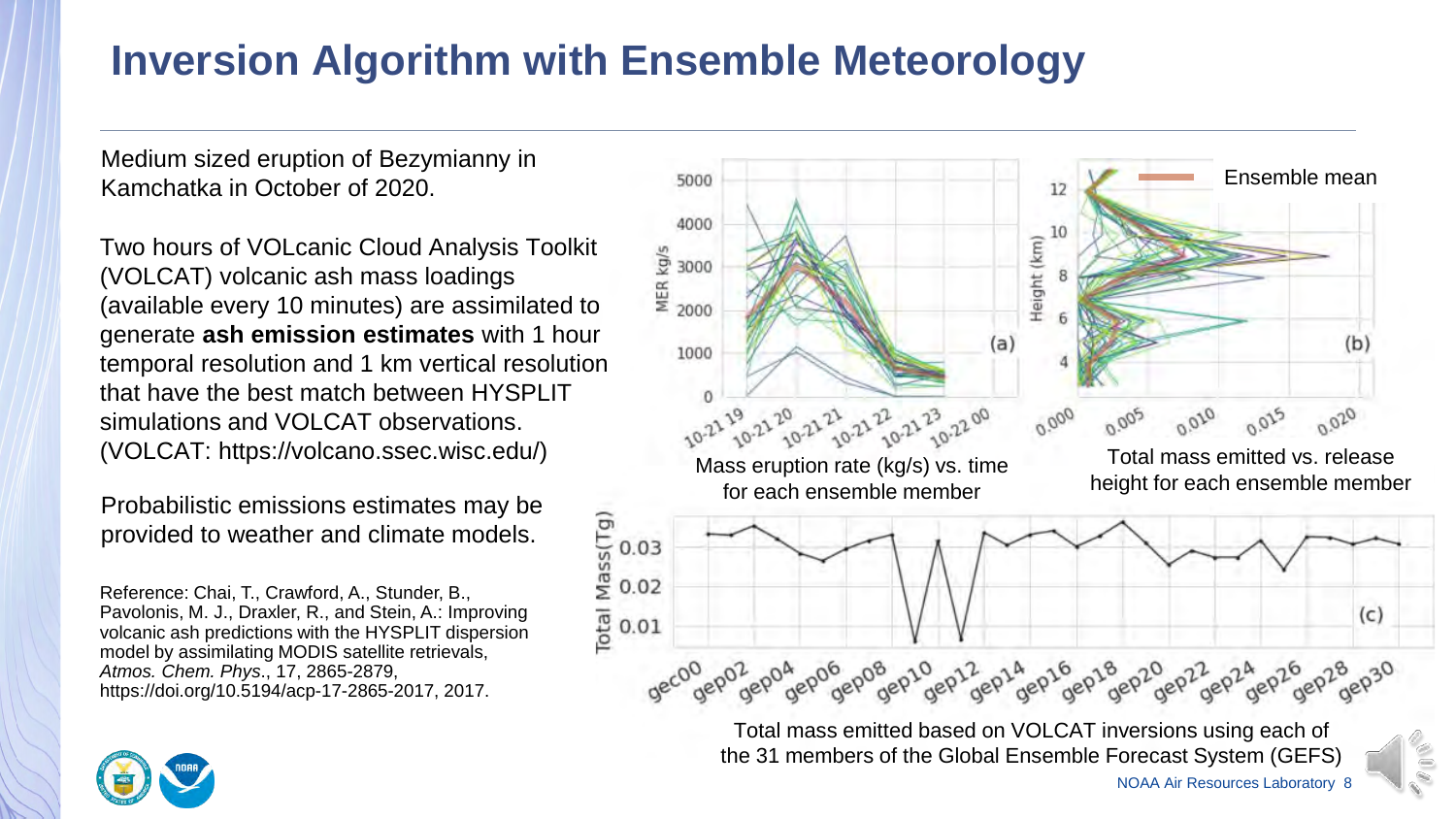# **Evaluation of Probabilistic Ash Forecasts**



- **Reliability Diagrams:** Are the probabilities well calibrated, e.g., does the ensemble-estimated probabilities represent the actual probabilities?
- **Rank histograms:** Does the ensemble satisfy the consistency condition, e.g., is the observation consistent with the ensemble?
- **Fractional Skill Score (FSS) and neighborhood ensemble probability (NEP):** What is the model's relative skill as a function of spatial resolution?
- **Precision Recall Curve (PRC):** For choosing appropriate probability thresholds for risk-based approaches. Useful for imbalanced datasets.

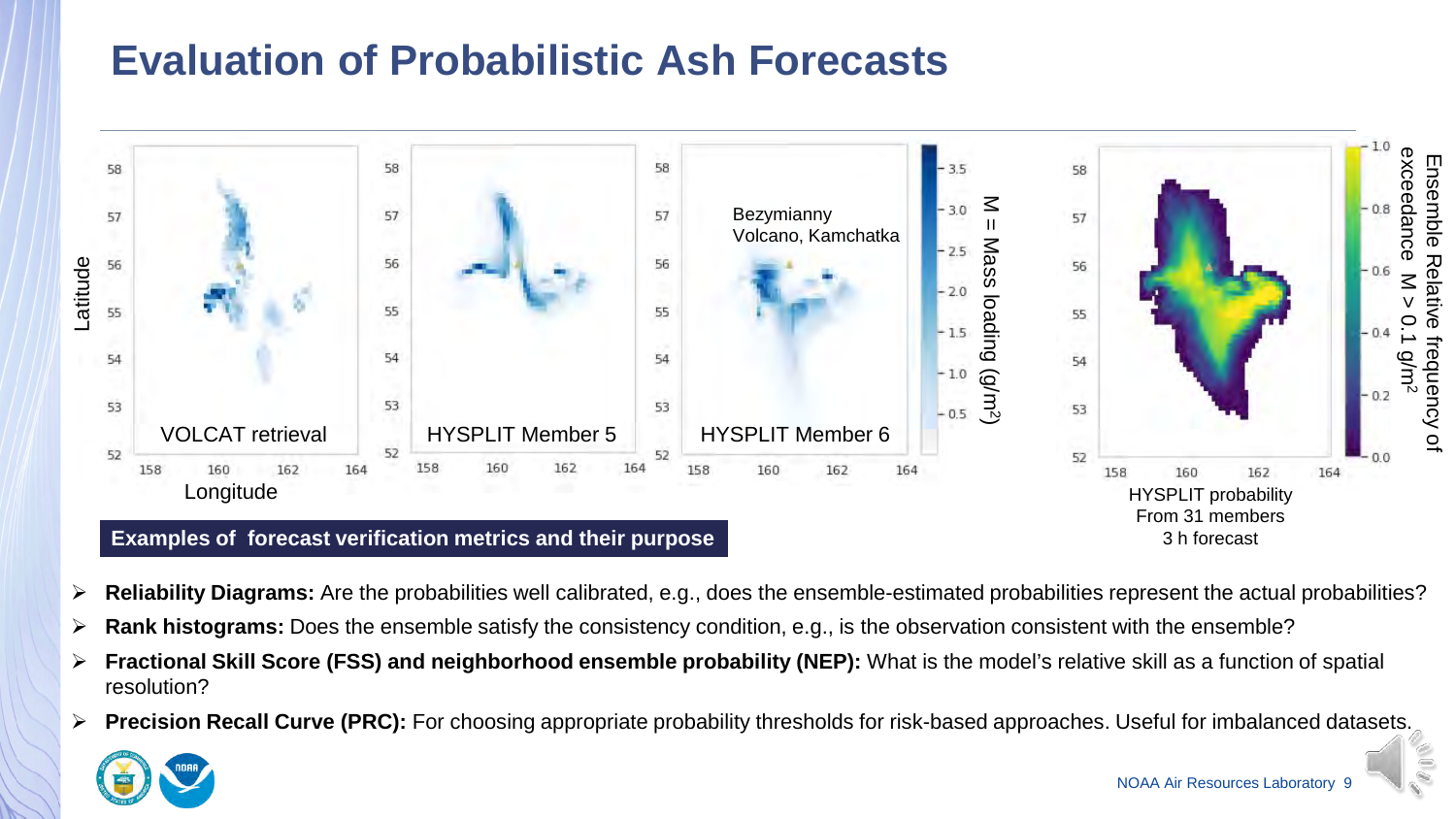### **Evaluation of Probabilistic Ash Forecasts**



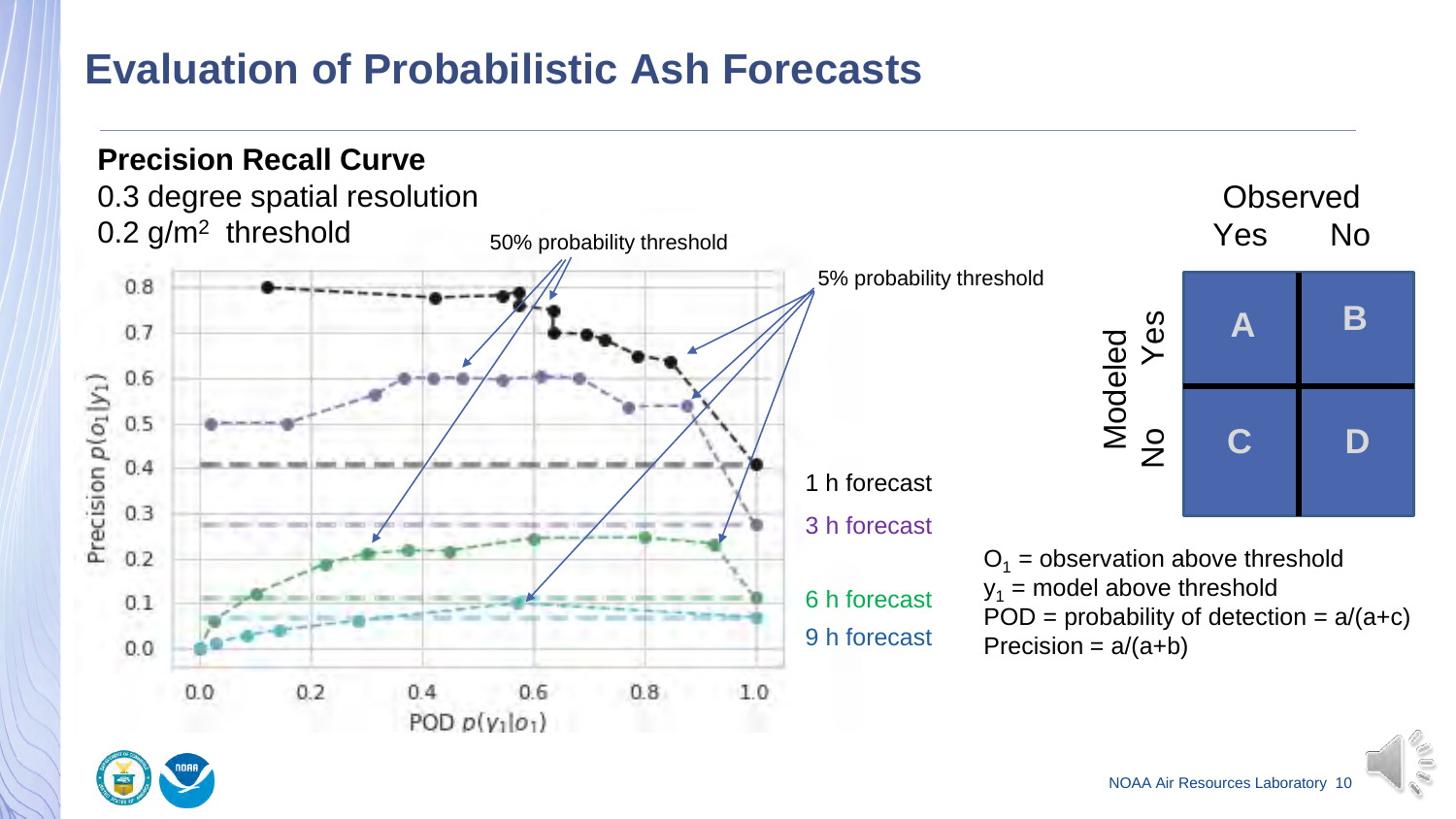# **Innovative Modeling Methods**

Use of a Gaussian Mixture Model can reduce the number of computational particles that are needed in a simulation, identify features, and reduce file sizes.



#### **Current histogram method**

#### **New Gaussian Mixture Model method**

Concentrations can be estimated accurately with less particles.

#### **Particle view**

A. Crawford (2020). The Use of Gaussian Mixture Models with Atmospheric Lagrangian Particle Dispersion Models for Density Estimation and Feature Identification*.*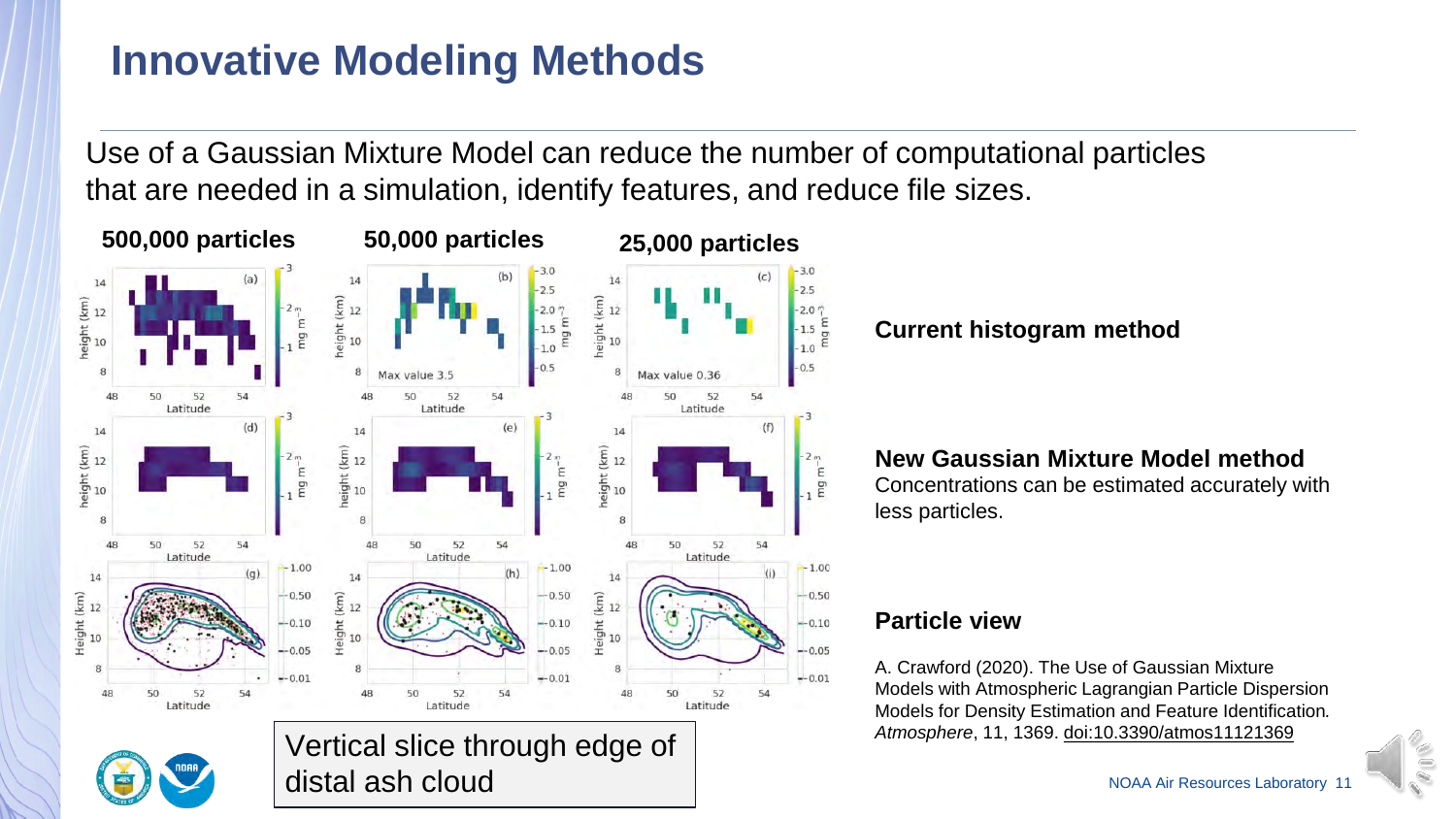## **Web Application for Dispersion Ensembles**

| <b>Forecast Volcanic Ash</b>                          |                                                                                         |                          |                                |               |  |
|-------------------------------------------------------|-----------------------------------------------------------------------------------------|--------------------------|--------------------------------|---------------|--|
| <b>HYSPLIT Input</b>                                  | Search volcano<br>Enter search keyword(s)                                               |                          |                                |               |  |
| Latitude                                              | -90 to 90<br>deg                                                                        | Longitude                | -180 to 180                    | Height<br>deg |  |
|                                                       | Meteorological data GFS Model 0.25 + Information and grid domains of forecast datasets. |                          |                                |               |  |
| Source Term                                           | Start date (UTC) 2021-02-03<br>$\Rightarrow$                                            | Start hour (UTC) 20      |                                | $\Rightarrow$ |  |
|                                                       | Plume height 30000<br>feet, MSL                                                         |                          |                                |               |  |
|                                                       | Hours of ash emission 1                                                                 | $\Rightarrow$<br>hour(s) |                                |               |  |
|                                                       | Duration of simulation 12                                                               | ٠<br>hour(s)             |                                |               |  |
| Ash reduction 0                                       | $\div$                                                                                  |                          |                                |               |  |
|                                                       | Run identifier Random                                                                   |                          |                                |               |  |
|                                                       | Run type: <b>O</b> Trajectory<br>◯ Dispersion                                           |                          |                                |               |  |
|                                                       | Restore default values<br><b>Start simulation</b>                                       |                          |                                |               |  |
| GFS Model 0.25 ♦<br>Meteorological data               | Information and grid domains of forecast datasets.                                      |                          |                                |               |  |
|                                                       | GFS Model 0.25 degree (Global)                                                          |                          |                                |               |  |
| 202 GFS Model 1.0 degree (Global)<br>Start date (UTC) | GEFS 0.5 degree (Global) <                                                              | Þ0                       | $\mathbf{r}$ of $\mathbf{r}$ . |               |  |

int Technology Transfer Initiative project conjunction with operational partner ational Weather Service, NWS, Ivironmental Modeling Center, EMC

spersion ensembles for volcanic ash ing GEFS meteorology progressed from adiness level, RL5 to RL8. Expected to operational, RL9, in Fall 2022.

emonstration on ARL web server: **https://apps.arl.noaa.gov/hysplitash/**



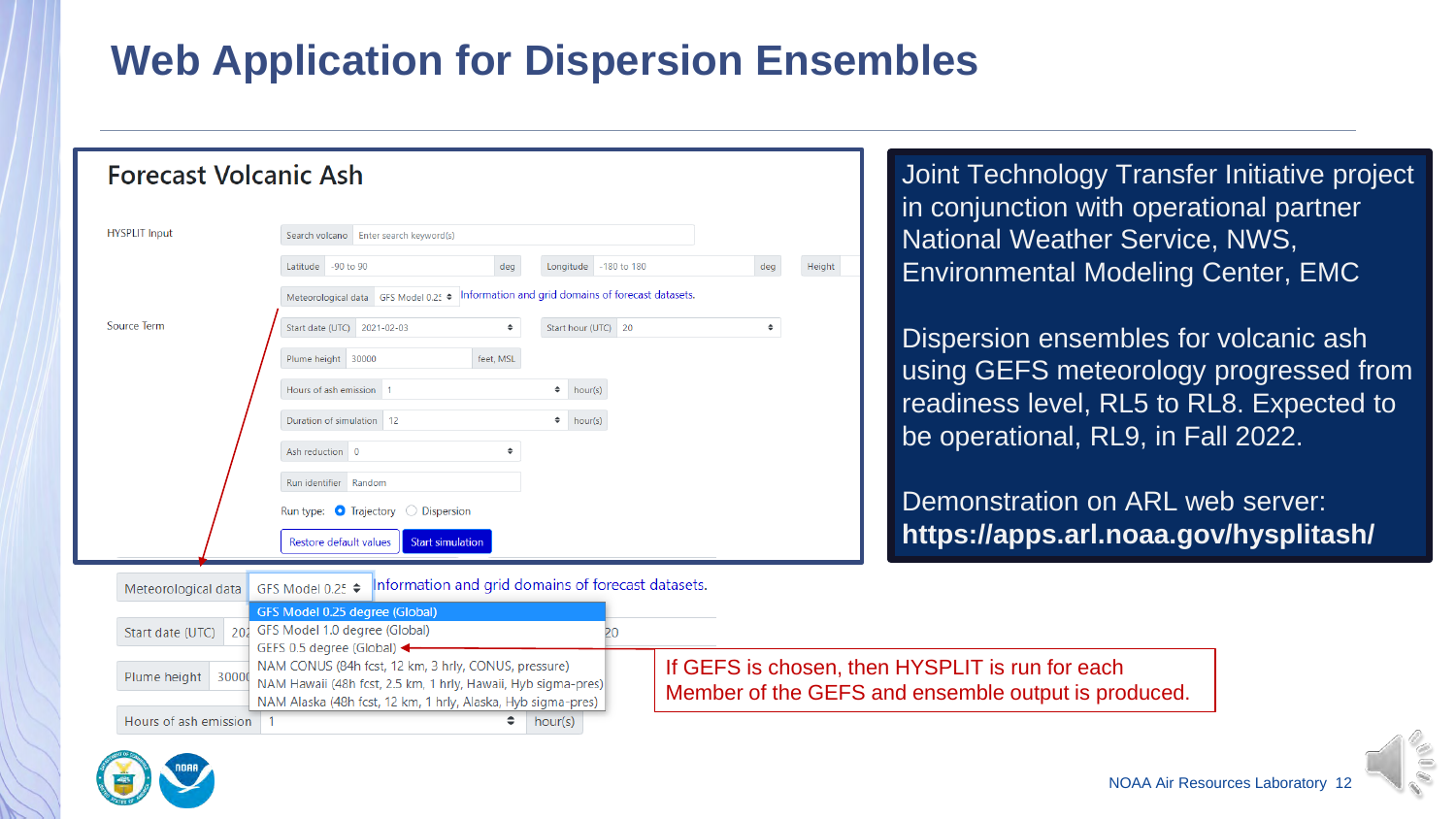# **HYSPLIT runs triggered by VOLCAT alerts**

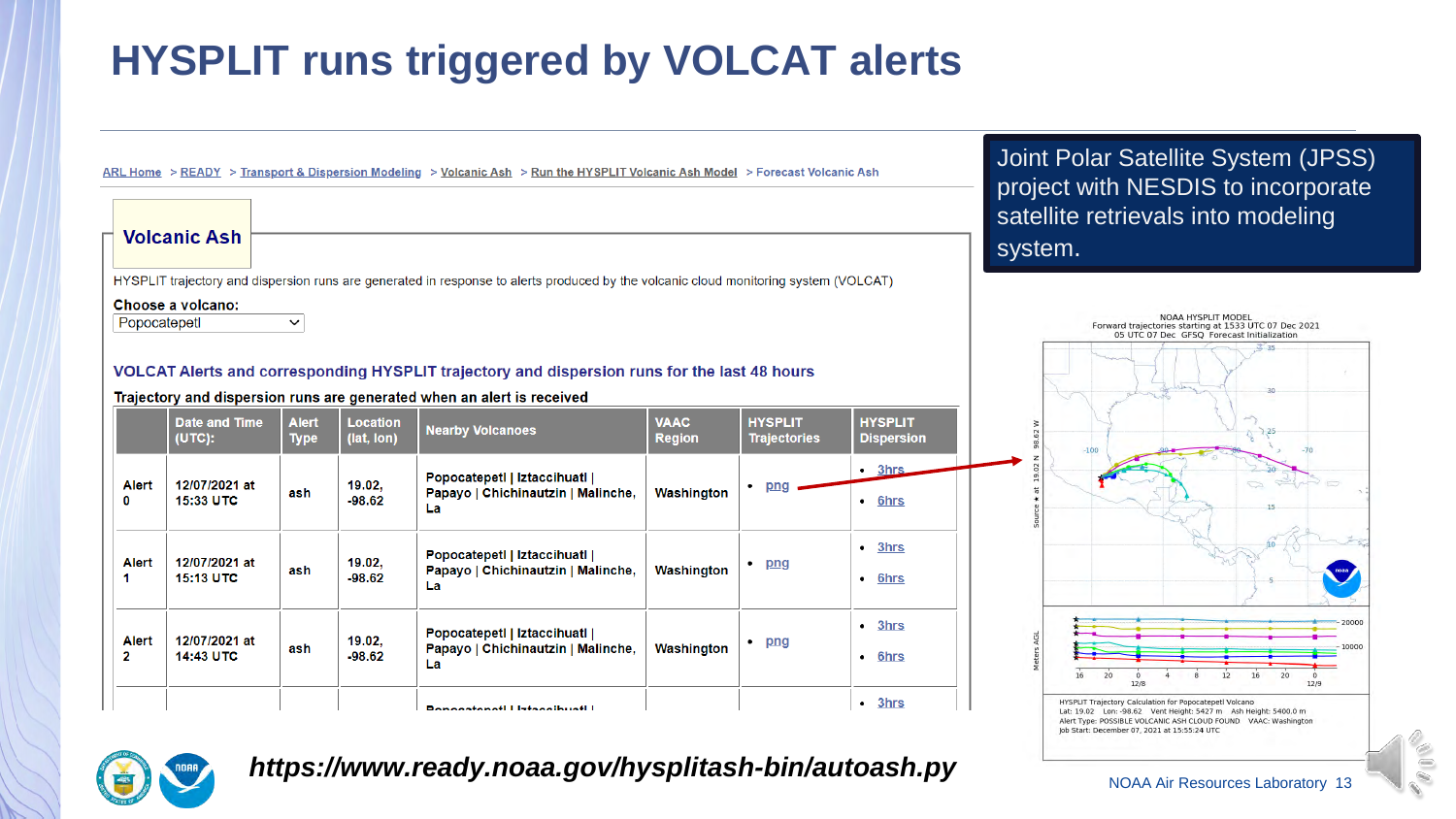#### **Publications**

- 2020 A. Crawford. The Use of Gaussian Mixture Models with Atmospheric Lagrangian Particle Dispersion Models for Density Estimation and Feature Identification*. Atmosphere*, 11, 1369 (doi:10.3390/atmos11121369)
- 2020 Y.H. Tang, D. Q. Tong , K. Yang, P. Lee, B. Baker, A. Crawford, W. Luke, A. Stein, P. C. Campbell, A. Ring, J. Flynn, Y.X. Wang, J. McQueen, L. Pan, J. P. Huang, and I. Stajner. Air quality impacts of the 2018 Mt. Kilauea Volcano eruption in Hawaii: A regional chemical transport model study with satellite-constrained emissions. *Atmos. Env.*, 237 (doi:10.1016/j.atmosenv.2020.117648)
- 2019 B. Stunder, A. Crawford, J. Kibler, N. Eckstein, and J. Osiensky. Research and Operations: Perspective on Quantitative Ash Products. Information paper presented at the Meteorological Panel (METP) Working group on meteorological information and service development (WG-MISD) volcanic ash sulfphur dioxide (VASD) work stream meeting on 20 November 2019.
- 2019 V. Etyemezian, J. A. Gillies, L. G. Mastin, A. Crawford, R. Hasson, A. R. Van Eaton, and G. Nikolich. Laboratory Experiments of volcanic ash resuspension by wind. *J. Geophys. Res. Atmos*., 124 (doi:10.1029/2018JD030076)
- 2018 A. Crawford, C. Loughner, and A. Stein. Modeled Concentrations of volcanic ash due to resuspension at Hanford: final report. AFP-NOAA-REPORT-03, Revision 0.
- 2017 T. Chai, A. Crawford, B. J. B. Stunder, M. J. Pavolonis, R. Draxler, and A. Stein. Improving volcanic ash predictions with the HYSPLIT dispersion model by assimilating MODIS satellite retrievals, *Atmos. Chem. Phys*, 17 (doi:10.5194/acp-17-2865-2017)
- 2016 Crawford, A. M., Stunder, B. J. B., Ngan, F., and Pavolonis, M. J. (2016), Initializing HYSPLIT with satellite observations of volcanic ash: A case study of the 2008 Kasatochi eruption, *J. Geophys. Res. Atmos.*, 121, 10,786-10,803 (doi:10.1002/2016JD024779)

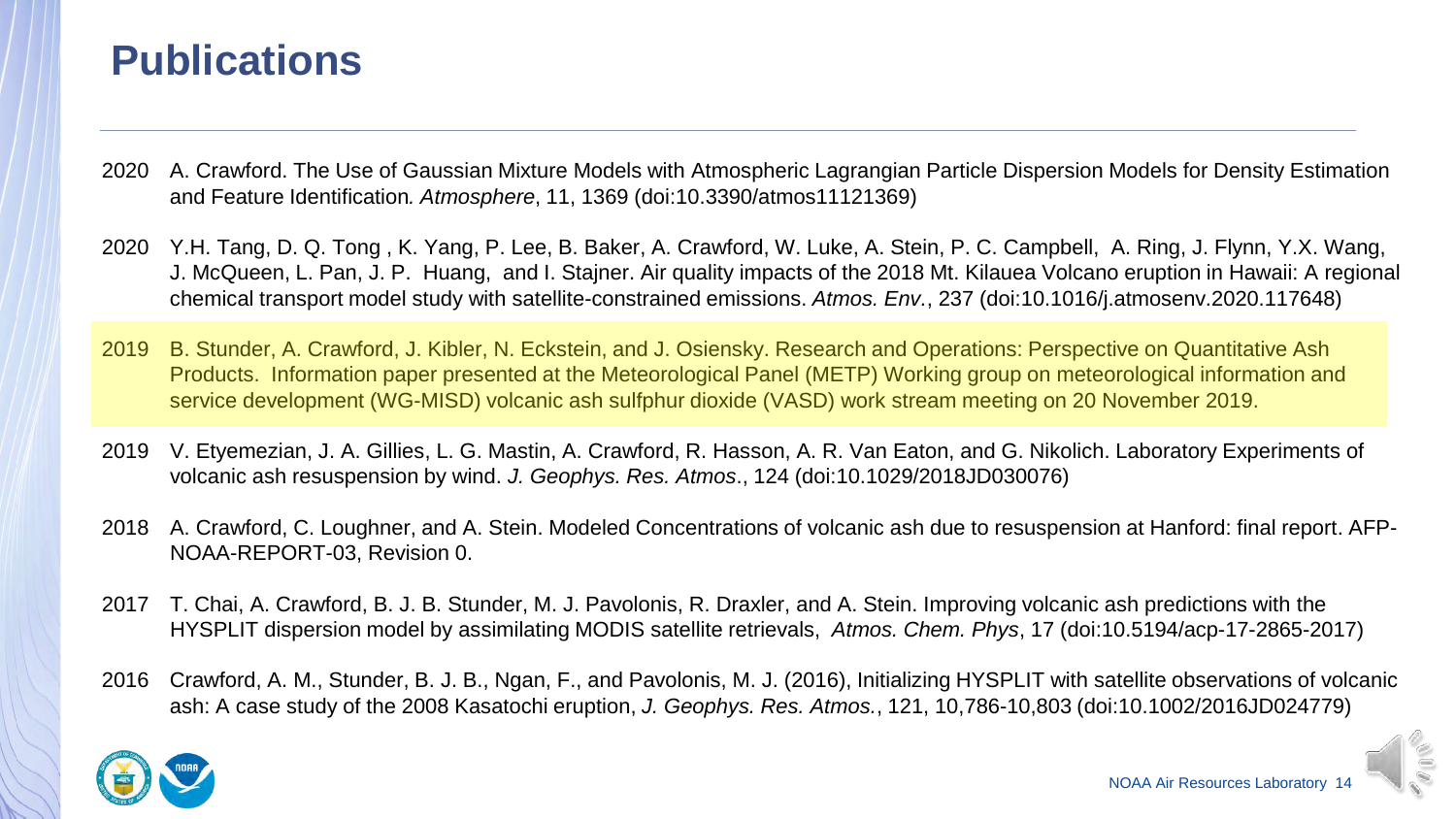### **Selected Presentations**

- 2020 Off the Grid: The use of Gaussian mixture models with Lagrangian transport and dispersion models for density estimation and feature identification. *Alice Crawford. (*AGU Fall meeting)
- 2020 A Comparison of Meteorological Deterministic and Ensemble Inputs to HYSPLIT For Volcanic Ash Transport in Small to Moderate Sized Eruptions. *Eric Roy, Alice Crawford, Barbara Stunder and Binyu Wang (*AGU Fall meeting)
- 2020 Development and Evaluation of a Volcanic Ash Ensemble Forecasting System Using the NOAA HYSPLIT Model. *Binyu Wang, Barbara Stunder, Jeffrey McQueen, Alice Crawford, Allison Ring, et al. (*AGU Fall meeting)
- 2020 Exploring Volcanic Ash Forecasting Techniques Using HYSPLIT and VOLCAT Observations. *Allison Ring, Alice Crawford, Tianfeng Chai, Justin Sieglaff and Michael Pavolonis Sr.* (AGU Fall meeting)
- 2020 Application of a novel ensemble mean technique to probabilistic forecasting of volcanic ash transport using HYSPLIT. *Jorge Eduardo Guerra and Alice Crawford. (*AGU Fall meeting)
- 2020 Volcanic Ash Forecast Verification Using HYSPLIT and Satellite Ash Observations Identified by VOLCAT. *Allison Ring, Alice Crawford, Barbara Stunder, Justin Sieglaff, and Michael Pavolonis.* (AMS January Meeting)
- 2018 Modeling Concentrations of Resuspended Volcanic Ash. *Alice Crawford, Christopher Loughner, and Ariel Stein.* (AGU Fall meeting)
- 2017 Data assimilation and inverse modeling with HYSPLIT Lagrangian dispersion model and satellite data Applications to volcanic ash and wildfire smoke predictions. *Tianfeng Chai.* (NOAA Satellite Conference, City College of New York)

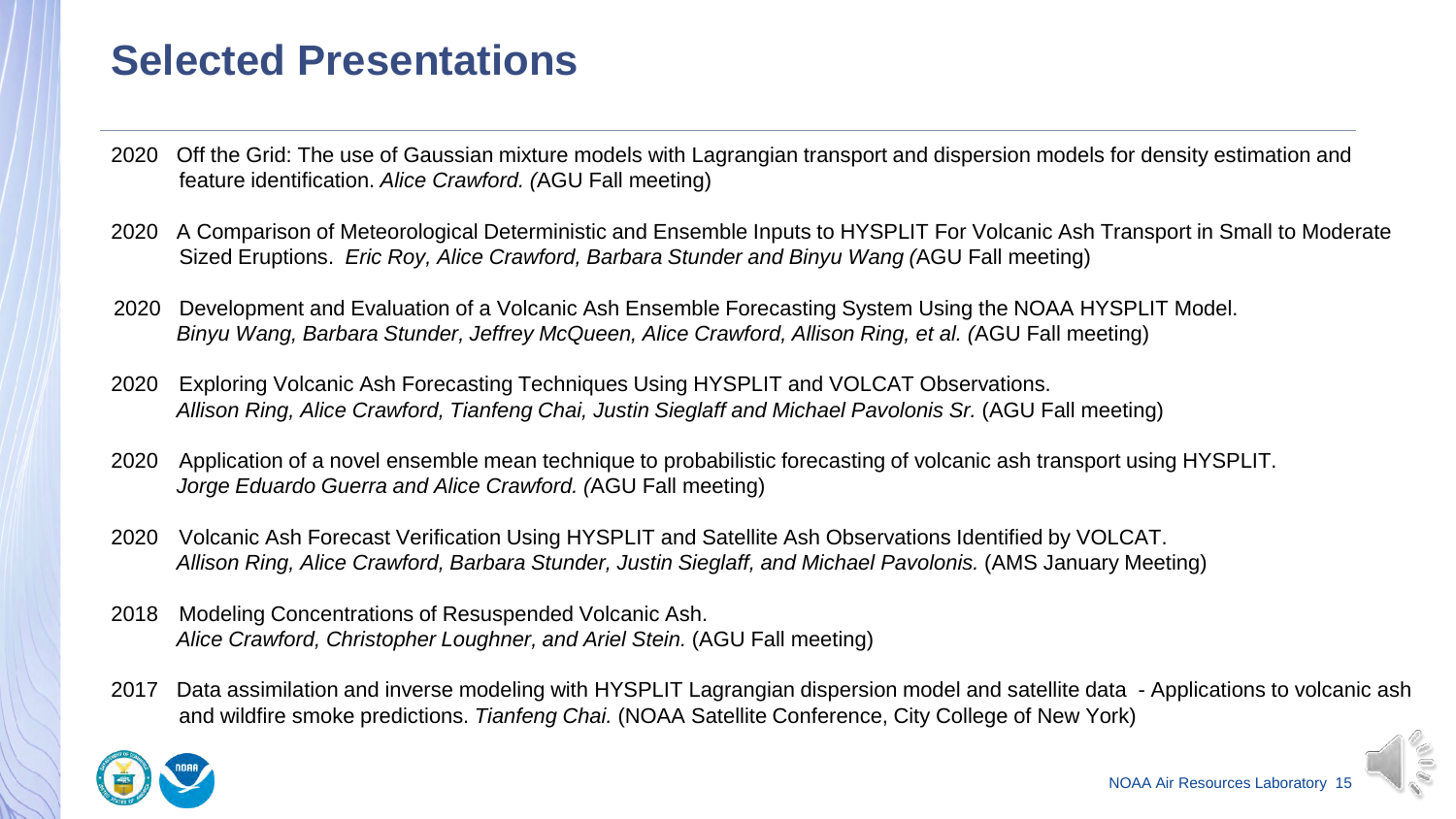#### **Future Plans**

- Continue to support development and transition to operations of probabilistic ash forecasting capabilities which meet the needs of the aviation sector.
- Produce time and height resolved emissions of volcanic ash and  $SO<sub>2</sub>$  using observations and inversion algorithms which can be utilized in UFS and other modeling systems.
- Model volcanic SO<sub>2</sub> and ash as a *Tracer of Opportunity* to assess and revise turbulence parameterizations in the upper troposphere / lower stratosphere (e.g., in support of NOAA's Earth Radiation Budget Initiative)
- Explore innovative modeling methods to improve computational efficiency and improve forecasts.